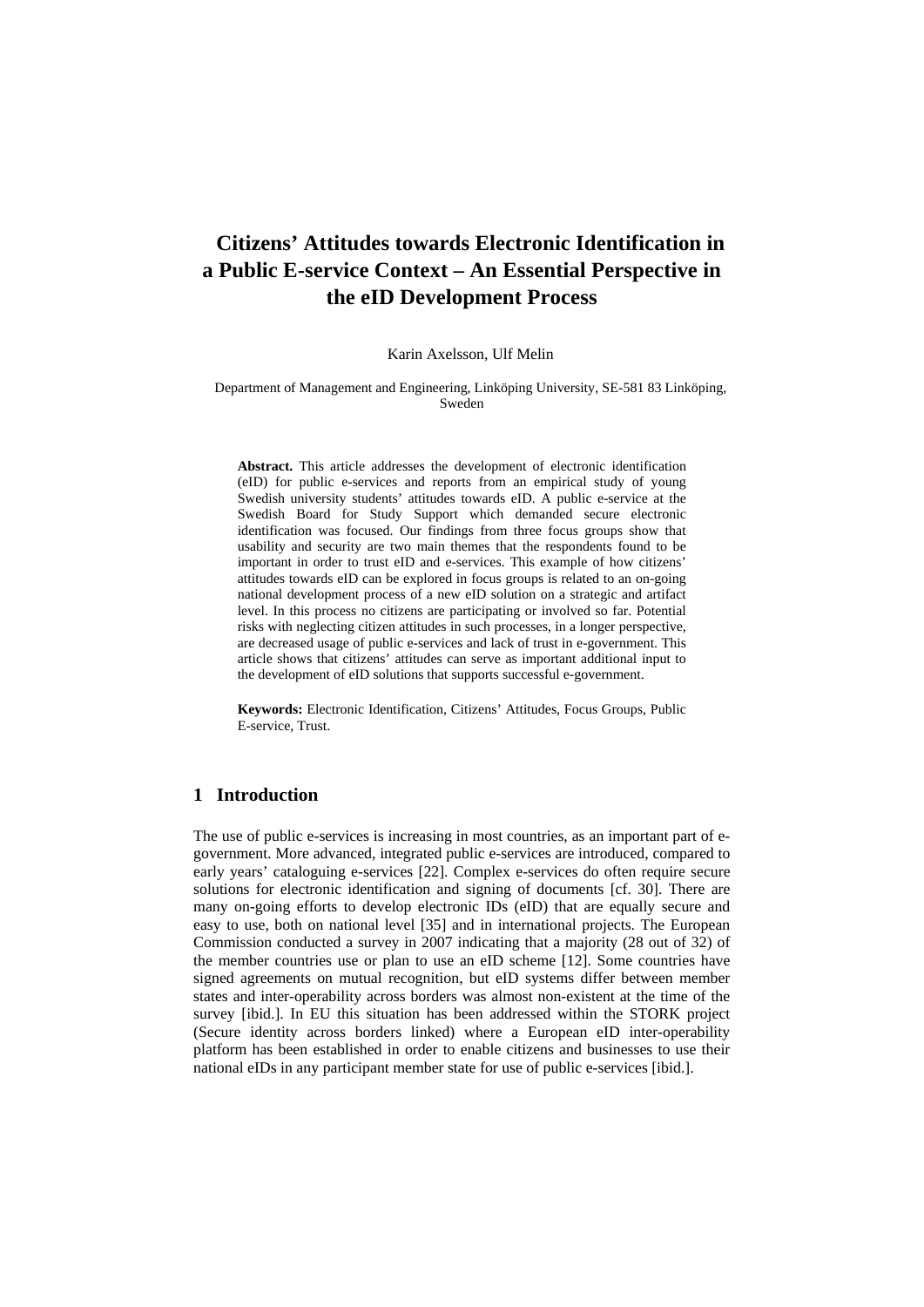In Sweden, which is the national context of the empirical study in this article, a coordinating function responsible for the development of Sweden's future eID solution has recently been established. The commission of this e-identification board is to define technical requirements and enable government agencies' and municipalities' access to eID solutions. The goal of this effort is to provide eIDs to citizens and businesses that are easily accessible and possible to use together with all public e-services. This should also enhance competition between service providers and improve conditions for developing new methods of electronic identification and signing of documents [35].

As these examples show, there is a lot of work going on in the field of eID development and implementation. Even though the e-government area nowadays is surrounded by statements of the importance to be citizen-oriented and user-focused [e.g. 5; 18; 24; 26; 36], we do however not identify the same user centeredness when it comes to eID development. The issue's complicated matter seems to imply a focus on infrastructures, standardization, and involved governmental actors' power relations at the expense of citizens. eID's technical nature together with security and privacy issues are instead put in foreground. The ambition to reach consensus among all involved public organizations seems to be demanding enough, without analyzing citizens' attitudes as users of eID. In one sense, eID can be viewed as a technical aspect of e-services. No one choses to use an eID without a purpose; i.e. an eID is always used in conjunction with an e-service, and as such it is an important prerequisite for an e-service. On the other hand, for the common e-service users it can be difficult, and not even necessary, to separate the eID from the e-service. The link between an e-service and the eID is also an aspect not explicitly addressed in the literature. The eID in general has received relatively little attention in non-technical research [33] and is identified as an urgent research theme [17]. To put it in other words, the material dimension of the eID has, so far, received more attention than the social and organizational dimension of it [cf. 27]. The users' experience of the eID might influence their opinions of the e-service and vice versa, as well as the service provider, largely. This makes us argue that citizens' attitudes towards eID are crucial to understand, from a theoretical and practical point of view, in order to increase successful public e-service and e-government development, implementation, and use.

The purpose of this article is, thus, to highlight the importance of addressing and exploring a selected group of citizens' attitudes when developing eID solutions within a public e-service context. We report from an empirical study of young Swedish university students' attitudes towards eID when using an e-service at the Swedish Board for Study Support. Three focus groups were conducted with students who were asked to use a public e-service which demanded secure electronic identification. After having conducted the assigned tasks the students' attitudes were discussed in the focus group. By using this example we aim to show that a thorough understanding of how a certain crucial target group (in this case students who finance their university studies with national study loans) apprehends the use of electronic identification is vital in this kind of national development process.

After this introduction, the article is organized in the following way: In Section Two we describe the theoretical background of electronic identification as well as citizen participation and involvement in e-government projects, followed by the research approach and the focus group design in Section Three. In Section Four we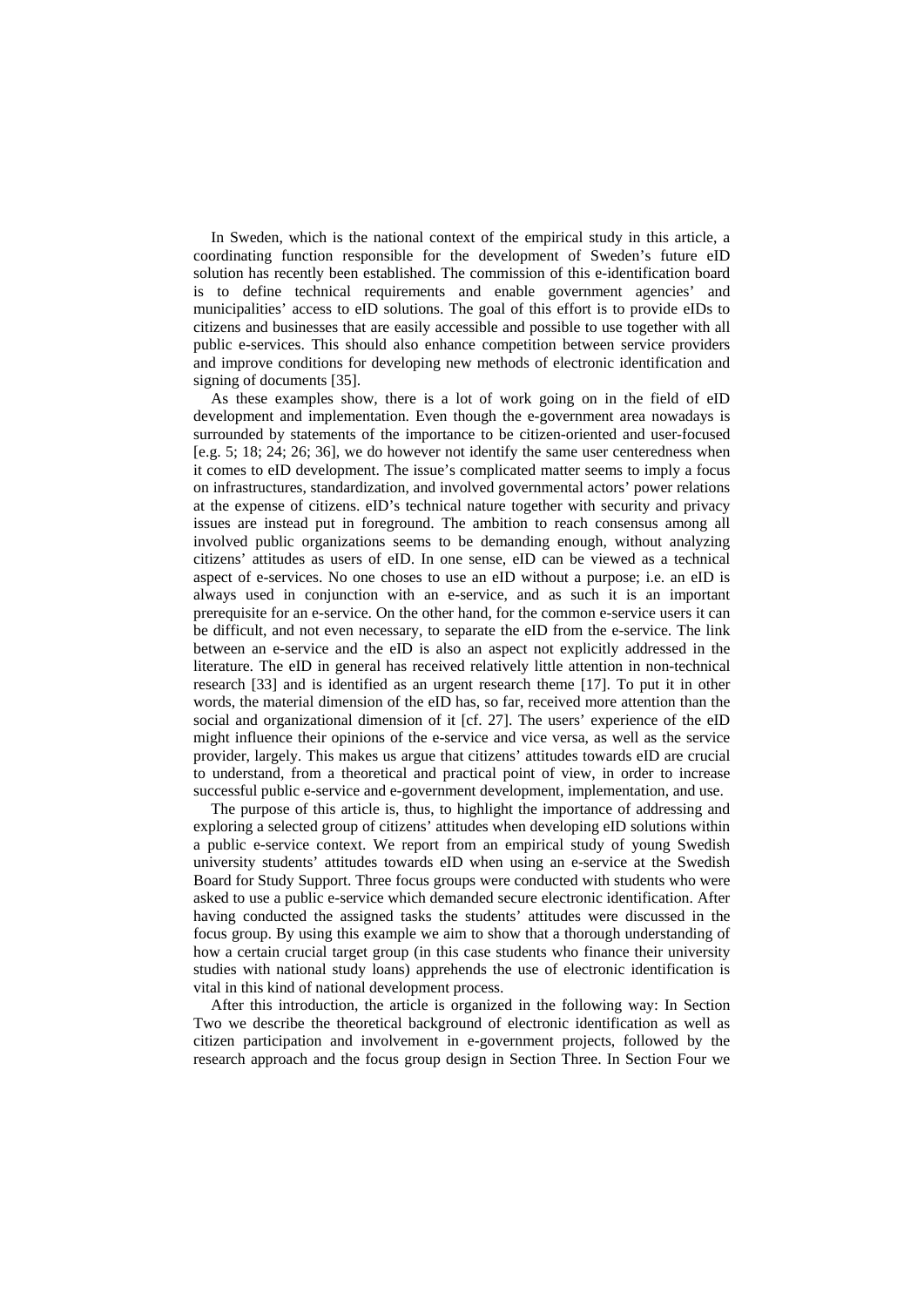present and analyze our empirical findings. The article is concluded in Section Five, together with some statements about further research.

## **2 Theoretical Background**

In this section of the article we discuss core concepts from the fields of electronic identification and citizen involvement and participation in e-government projects.

## **2.1 Electronic Identification**

When technical systems, with social and material dimensions [27], such as e-services, are developed to avoid risks and problems in society, new risks might evolve simultaneously [11]. The development of eID solutions is an example of this kind of process that deals with certain problems, but also creates new requirements of security and trust in the systems. In Sweden several governmental inquiries have questioned both the technical infrastructure and the business model that today's eID solution builds upon. The investigations point at several weaknesses; e.g. technical complexity, a complicated business and pricing model, as well as lack of transparency, flexibility, user interface standards, and a long-term perspective. Additionally, user related problems are also reported regarding acquisition, usage and updating of eIDs. It is, for example, not possible to use eIDs on public computers since the eID is connected to certificates and security applications on a certain computer. People without permanent residence in Sweden cannot easily get an eID which might be seen as a democracy problem. People who need to use eID in their professional work have to use their personal eID as all eIDs are based on a person's social security number. [34] Altogether, there is a fear that the legitimacy of safe public e-service provision might be threatened by these weaknesses. Since the agreement with the present eID solution providers soon is about to be renewed, a development process that should result in a new eID solution avoiding the above mentioned problems has been initiated.

The process is organized by the Swedish e-identification board, mentioned in the introduction. The process is on-going and has so far engaged public sector in many ways; both directly as participants in the process and as reviewers and critics of the suggested outcome. A public investigation has been conducted, a hearing has been held, and many public actors have been involved in different ways [35]. In one sense this process is very inclusive and open minded as it strives to listen to and involve as many stakeholders as possible. One group that is left outside the process is, on the other hand, the citizens.

#### **2.2 Citizen Involvement and Participation in E-Government Projects**

In an e-government context, public e-services are developed for "all citizens", thus, an inclusive ambition seems feasible [e.g. 2; 4; 31]. Understanding the needs, usage situation, requirements and challenges of future users is necessary in order to develop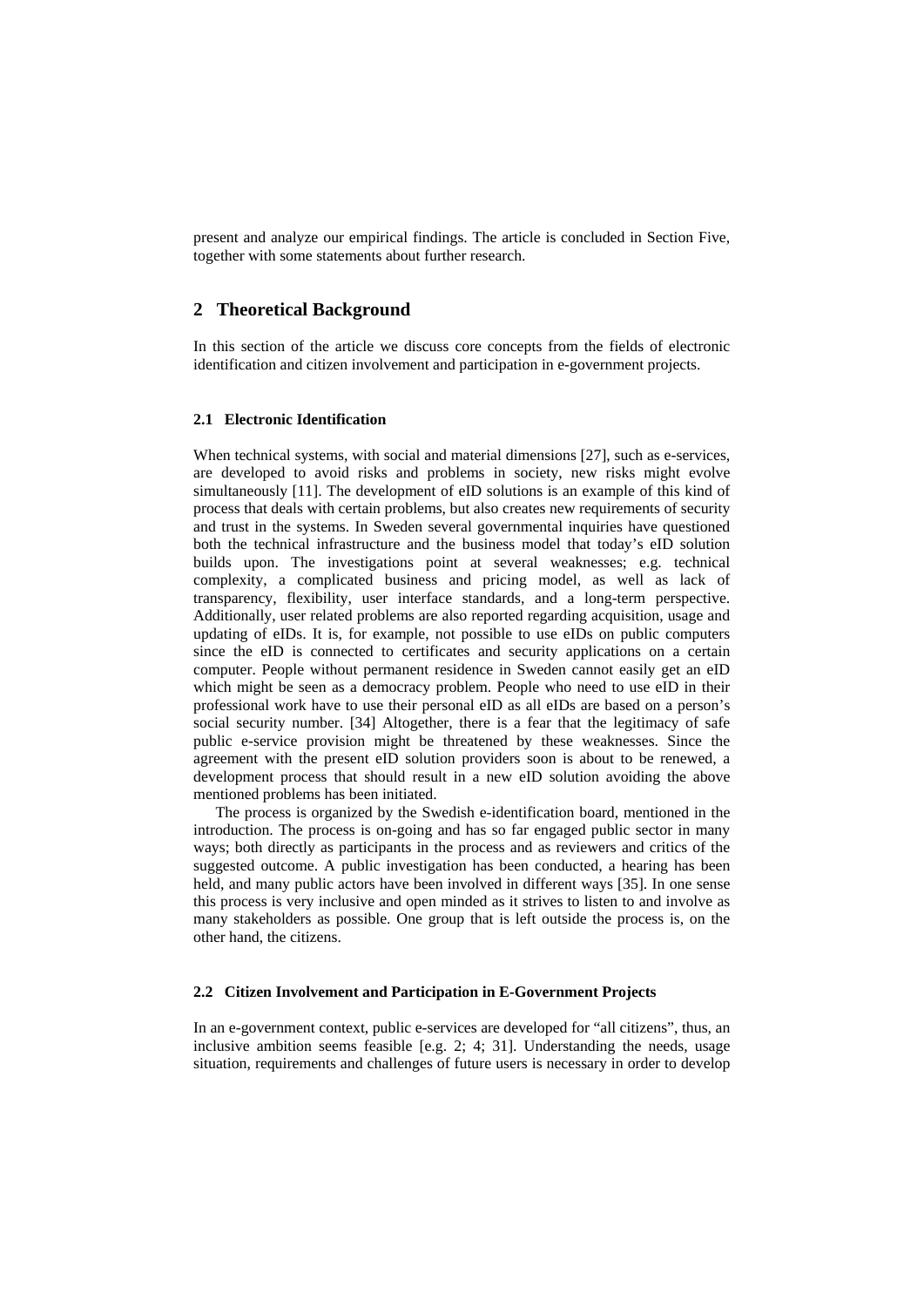public e-services that will be frequently used. Governments cannot actively stimulate or even force usage in the same way as a private organization can order employees to use a certain IT system. This situation makes it even more delicate to develop public e-services. Commonly used methods for user participation, such as participating in the project group, in focus groups (as described below) or test groups, might be useful in the e-government context as well. But since such representatives for citizen groups always will be extremely marginal in relation to all possible users in a target group, we also need other methods to involve citizens [5].

In e-government policies and strategies there has often been a strong rhetorical emphasis on the citizen perspective. In many governments' national strategic action plans for their e-government agenda, citizen aspects, as a part of "customer orientation", are distinctly put forth. The ambition to ease citizens' authority contacts, provide better public services, make governmental internal work processes more efficient and ease administrative burden, and increase possibilities to participate in democratic processes (e-participation) are a few examples of intended citizen benefits to be identified in strategic governmental intentions and documents [e.g. 8; 36; 39]. At the same time, lack of citizen participation and involvement is common in many egovernment projects and by several researchers explained as a reason for unsuccessful project results [e.g. 18; 29]. Citizen participation can contribute to e-services that are usable for the citizen and meet an experienced need or solve citizens' problems [15]. These e-services also have potential to be trusted and perceived as secure, as trust in technology and administration often goes hand in hand [6]. Altogether, previous studies on the importance of citizen participation [5] imply that the development process of eID should not be seen as an exception. Citizens' attitudes, thus, need to be considered when developing eID solutions as a part of public e-service use and egovernment development and implementation.

## **3 Research Approach**

The overall research design in this study is qualitative and interpretive [41] and based on three interactive focus groups. Focus groups have a long history as a data collection method in the marketing field [13]. Over the years focus groups have become an instrument in the public society to hear "the people's voice". Focus groups are also used as a data collection method by researchers, mainly in social sciences [40]. Recently, focus groups have been used as a method in critical social information systems (IS) research [37]. Morgan [25] describes focus groups as group interviews. A moderator guides the group when discussing decided issues by posing questions (in our case open ended questions together with questions oriented towards particular aspects of the eID solution) that have been formulated in advance. A focus group is always created with a specific purpose; a knowledge gap that the focus group is supposed to fulfill. Focus groups are a feasible method to gather knowledge and enquiries from different individuals [ibid.]. Different persons possess pieces of knowledge about a certain matter and when these pieces are brought together, shared and discussed the total amount of knowledge increases. When organizing and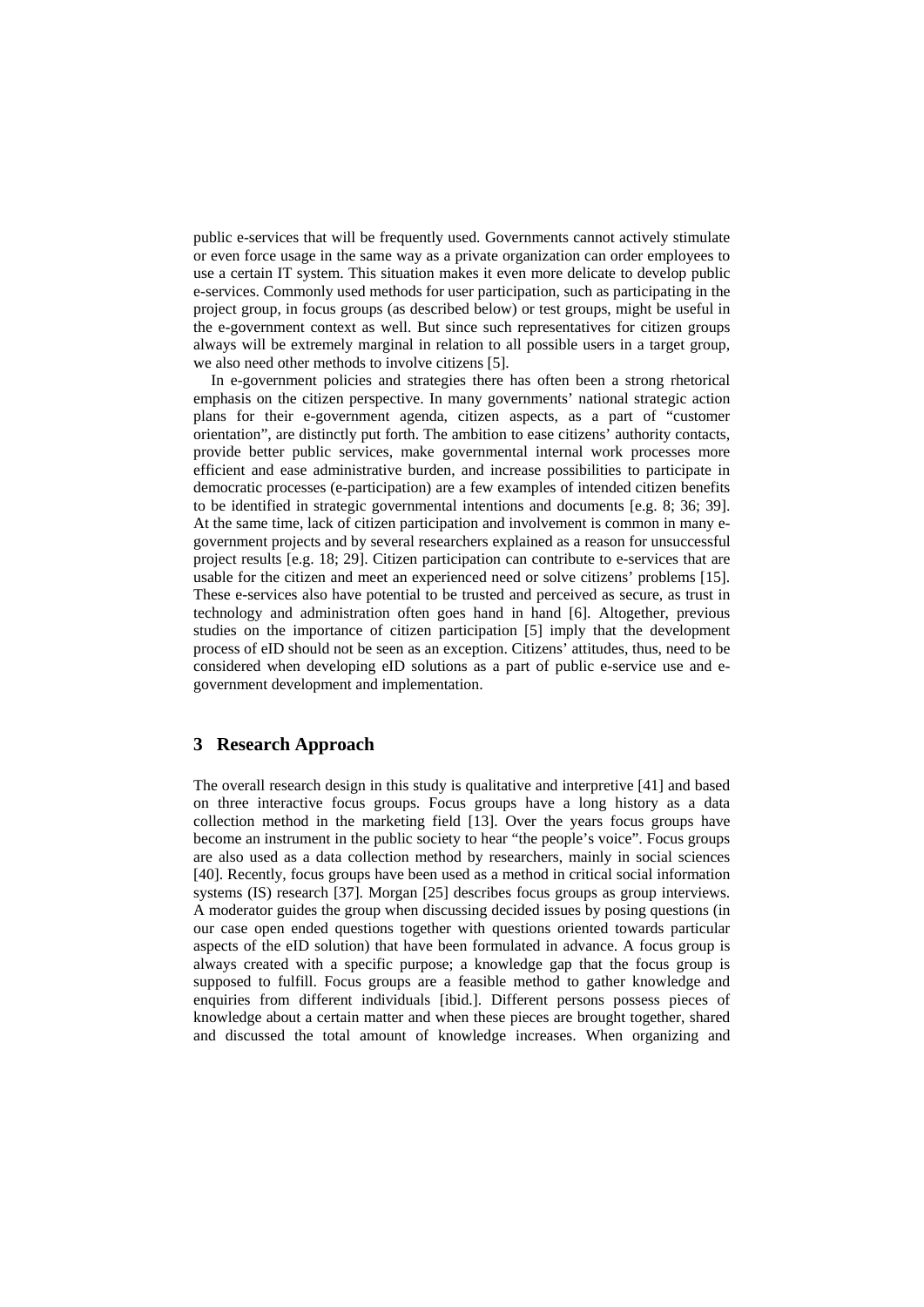performing a focus group it is important to be able to declare what the group is supposed to produce; the expected outcome.

The moderator who coordinates the focus group must try to facilitate that everyone participates and that no one dominates the group. The atmosphere should be friendly to encourage everybody to contribute to the discussion in order to fulfill the underlying purpose of the focus group. The moderator is not supposed to insert his or her own opinions into the discussion [20]; instead the moderator should ask generative questions to the group. Morgan [25] argues that the focus group can be either homogenous or heterogeneous. This implies that the participants can either be gathered so that they are similar or different regarding certain matters; for example, gender, age, education, and life situation. There are advantages with groups of people knowing each other as well as with groups of strangers. Individuals view issues from different perspectives and focus groups are, thus, a suitable method to use in order to understand how different views are constructed and expressed [19]. Focus groups thereby provide a profound discussion in a certain matter. This is in line with Powell and Single [28] who define a focus group as 'a group of individuals selected and assembled by researchers to discuss and comment on, from personal experience, the topic that is the subject of the research' [p 499].

Stahl et al. [37] note that focus groups, despite the long history in many fields, still is not an often used data collection method in IS research. However, focus groups have been used in several e-government projects to gather citizens' opinions of eservices [9; 10] before and during e-service development processes [e.g. 1; 23]. Focus groups have also been characterized as a suitable and beneficial research method when conducting e-government studies [3]. In this study we follow a proposed phase model for focus groups in e-government development and implementation projects, which is further described below.

#### **3.1 Focus Group Design and Performance**

Axelsson and Melin [4] propose a phase model to guide the performance of focus groups. The phases are  $(1)$  introduction,  $(2)$  open discussion – brainstorming,  $(3)$ discussion from user scenarios or use of e-services, (4) concept based discussion, and (5) evaluation. In this study the Swedish Board for Study Support was chosen as the empirical case. The Swedish Board for Study Support is an agency which early launched public e-services that demanded secure electronic identification and was, thus, suitable for this study. The Swedish Board for Study Support's main, and crucial, target group is students who finance their studies by national study loans. Therefore we recruited in total 16 university students from a Swedish university as focus group participants. Three focus groups were arranged; one focus group with six students from mixed educational programs ("Mixed"), one focus group with six students from information systems studies ("IS"), and one focus group with four students from culture studies ("Cultural"). By doing this we aimed for both heterogeneous and homogenous groups regarding educational background, as discussed by Morgan [25]. The focus groups also differed regarding gender, which year of university studies the student was in, and what kind of computer and certificate the student used. Both soft certificate ("Soft") (downloaded to a certain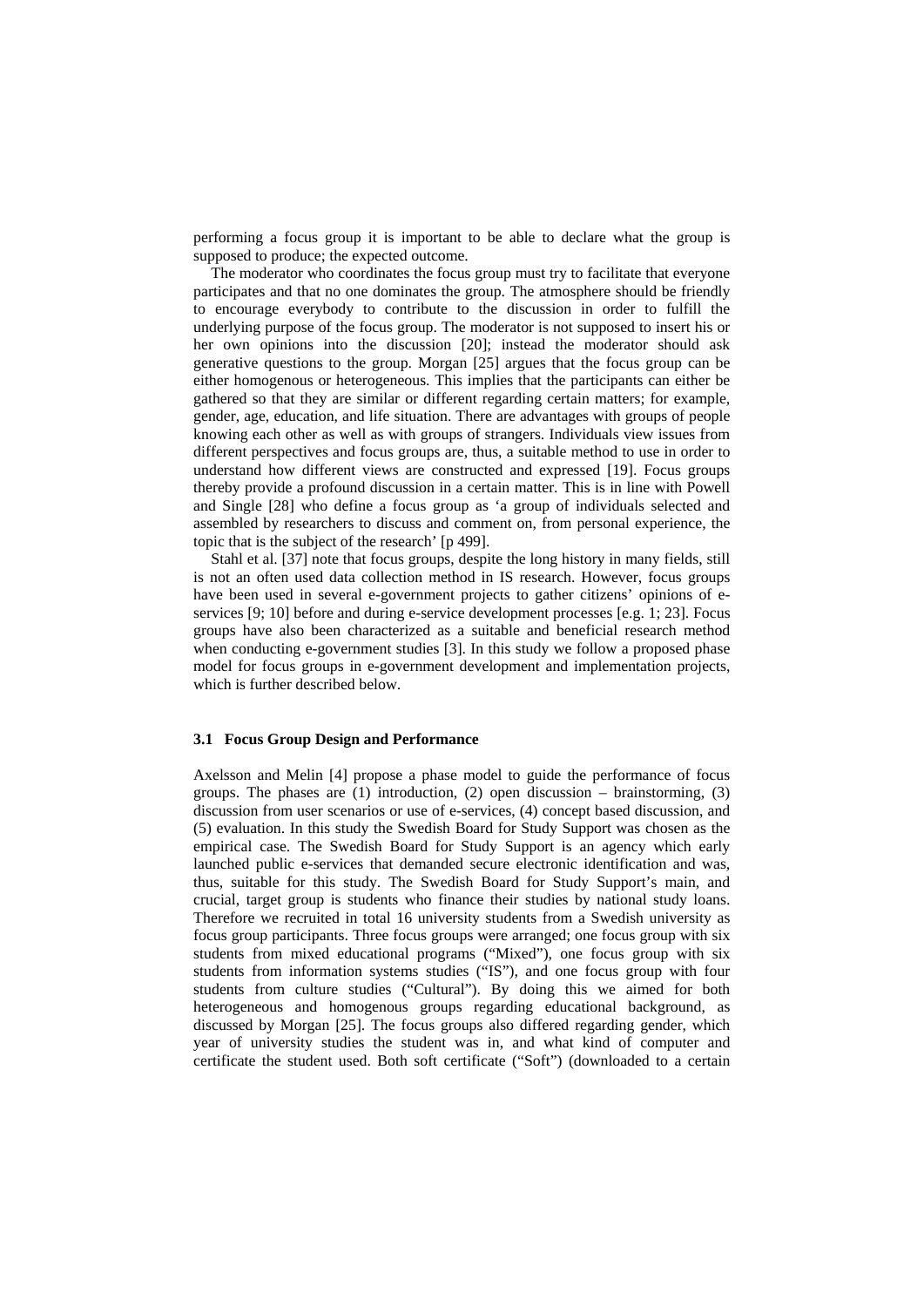computer) and hardware based certificates ("Hard") (a smartcard with the certificate) were used, as well as PC compatible computers ("PC") and Apple Macintosh ("Mac"). Below in table 1, the focus group participants are described.

| Focus group | Gender | Respondent | Year           | Education            | Certificate | Computer |
|-------------|--------|------------|----------------|----------------------|-------------|----------|
|             | Male   | $M-1$      | 5              | Industrial economics | Soft        | РC       |
| Mixed       | Male   | $M-2$      |                | Industrial economics | Soft        | PC.      |
|             | Female | $M-3$      |                | Information systems  | Soft        | PC.      |
|             | Female | $M-4$      | 4              | <b>MBA</b>           | Hard        | Mac      |
|             | Male   | $M-5$      | $\overline{2}$ | Information systems  | Hard        | PC.      |
|             | Male   | M-6        | 1              | Industrial economics | Soft        | РC       |
|             | Male   | $IS-1$     | 4              | Information systems  | Soft        | Mac      |
| IS          | Male   | $IS-2$     | 4              | Information systems  | Soft        | PC       |
|             | Male   | $IS-3$     | 4              | Information systems  | Soft        | PC.      |
|             | Male   | $IS-4$     | 4              | Information systems  | Soft        | Mac      |
|             | Male   | $IS-5$     | 4              | Information systems  | Soft        | Mac      |
|             | Female | $IS-6$     | 4              | Information systems  | Soft        | PC       |
|             | Male   | $C-1$      | 3              | Cultural studies     | Soft        | PC.      |
| Cultural    | Male   | $C-2$      | 1              | Cultural studies     | Hard        | PC       |
|             | Female | $C-3$      | 4              | Cultural studies     | Soft        | PC       |
|             | Female | $C-4$      | 4              | Cultural studies     | Soft        | PC       |

**Table 1.** Three Focus Groups.

We followed the advice to let two moderators lead the focus group [4]. One of them could then be active and provide the discussion by posing questions while the other documented and observed the situation. The focus groups were initiated by the two moderators who introduced the purpose of the focus group. All participants had a client relation to the Swedish Board for Study Support; i.e. they had taken national study loans. They had also access to an eID and had previously used some e-services at the Swedish Board for Study Support's website. This implies that the participants were not totally novel e-service and eID users. After the introduction and an open discussion about the electronic identification topic, the participants were asked to use an e-service at the website (www.csn.se) to perform two tasks; 1) use their eID to login and calculate the repayment, and 2) suppose that they have forgotten their eID password and had to solve this problem. When all participants had performed these two tasks the moderators led the discussion based on open questions. The purpose of this discussion was to find out the participants' opinions about the tasks they had completed; for example, if the tasks were easy, if they encountered any problems, but also how they thought about security aspects when they used their eIDs and the eservice. Questions were asked both about the present solution for eID and wishes for the future. The focus groups were concluded with an evaluation where the process was examined in order to find aspects that could be improved in next focus group or issues that had not been covered in the discussion.

The focus group documentation was then analyzed in an interpretative way [41] in order categorize data and identify patterns that would provide us with further understanding of young citizens' attitudes towards electronic identification. This qualitative, empirically grounded analysis resulted in two major themes of the respondents' attitudes; usability of eID and security of eID. These themes are discussed in the next section.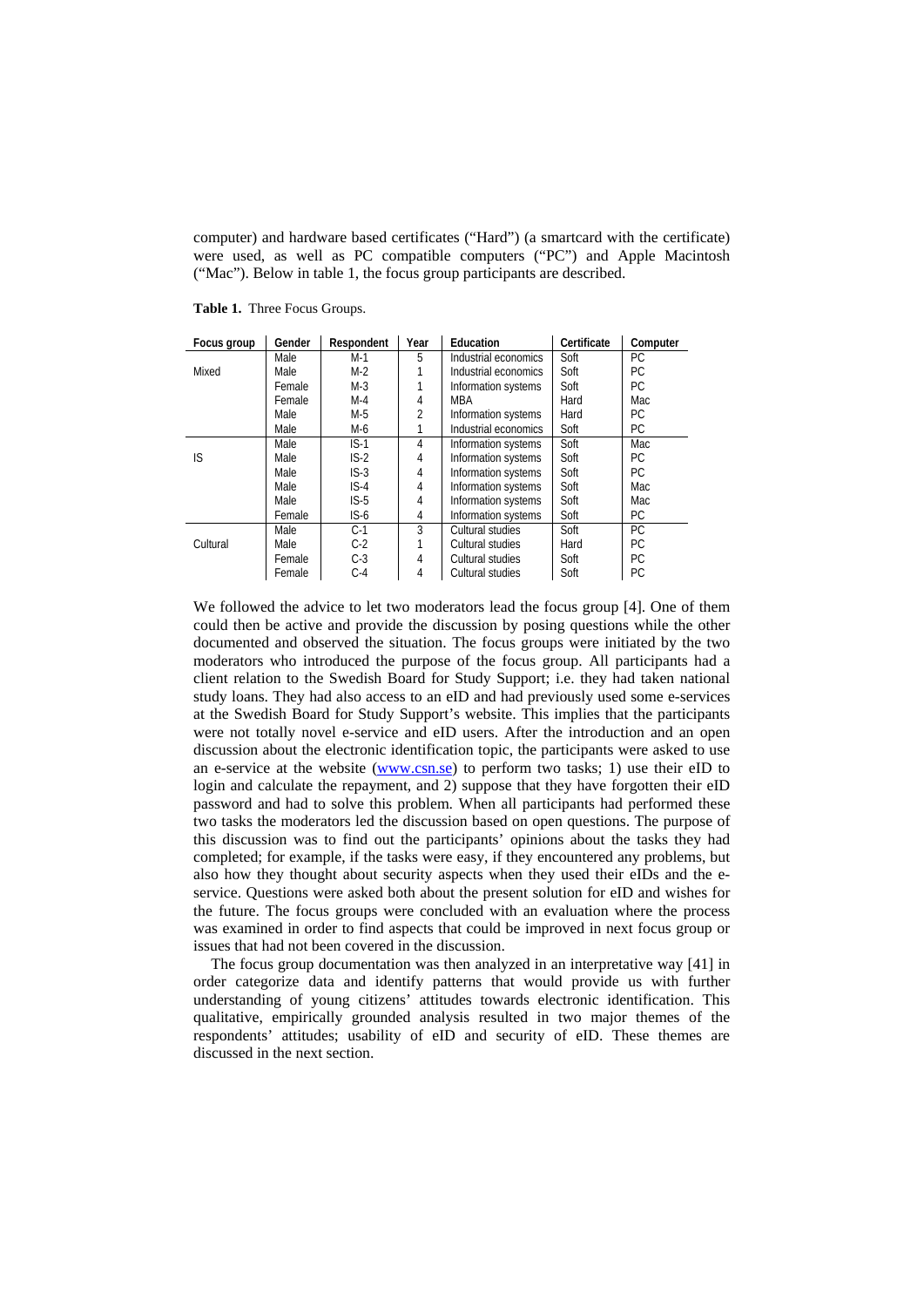## **4 Analysis of Focus Groups Statements**

In this section we discuss some inductive statements from the focus group participants in order to explore young citizens' attitudes towards their use of eID. As the analysis of the empirical data indicates two major themes; usability and security, the statements are structured according to these themes.

The focus group participants brought their own laptops (PC or Mac) to the meeting together with their soft or hardware based certificate for eID. They were asked to conduct the tasks in the web browser they usually use. Both soft and hardware based certificates have certain operative system (OS) requirements that have to be met. This implies that the user of a certain certificate has to install an approved OS and web browser version before use. Soft certificates are downloaded to the computer or to an USB memory stick. Soft certificates also require a security application on the computer, but can then be used without any other device. Hardware based certificates are placed on a smartcard which is put in a certain smartcard reader connected to the computer. The heterogeneity of today's eID solutions was illustrated in the focus groups as the above mentioned platform dependencies were present and discussed.

## **4.1 Usability of eID**

The focus group participants were asked to solve the task to get a new password for their eID. Depending on what eID solution they use, they encountered different usability related challenges and problems. The participants did not immediately know how to solve the task, but most participants found out that they had to contact their bank as the bank is certificate provider. The common opinion was that this was unnecessarily cumbersome. Several participants argued that it was not worth the effort to get a new password instead of downloading a new certificate: *"There are so few things I use eID for, so the effort I spend on downloading the certificate and put it on a USB stick that I bring with me, does not match the need. It's easier to just download a new one next time."* [IS-3]

The students use their eID rather seldom, which makes them argue that they could accept some usability inconveniences. On the other hand, they seem to find their eID solutions usable. As one of the respondents [IS-4] said, he would not use it if it had severe usability problems. He argued that usability is much more important than security in this case. Another respondent agreed and continued: *"If it isn't useful, I might as well choose to use paper forms and a pen instead."* [C-3]

One respondent [M-6] thought that the fact that he has to download a new certificate when he changes computer makes the portability and the usability suffer. Another respondent [M-2] assumed that this must be an even larger problem for novice Internet users, which others agreed upon: *"We are used to download things. What about elderly people who might not understand why they have to download security applications and certificates?"* [M-3]

Differences regarding how citizens of certain ages regard eID and the use of public e-services were also discussed during the focus groups. As we have only studied young and well-educated citizens (i.e. university students), most of them technology positive, this view might of course be biased. However, the respondents agreed that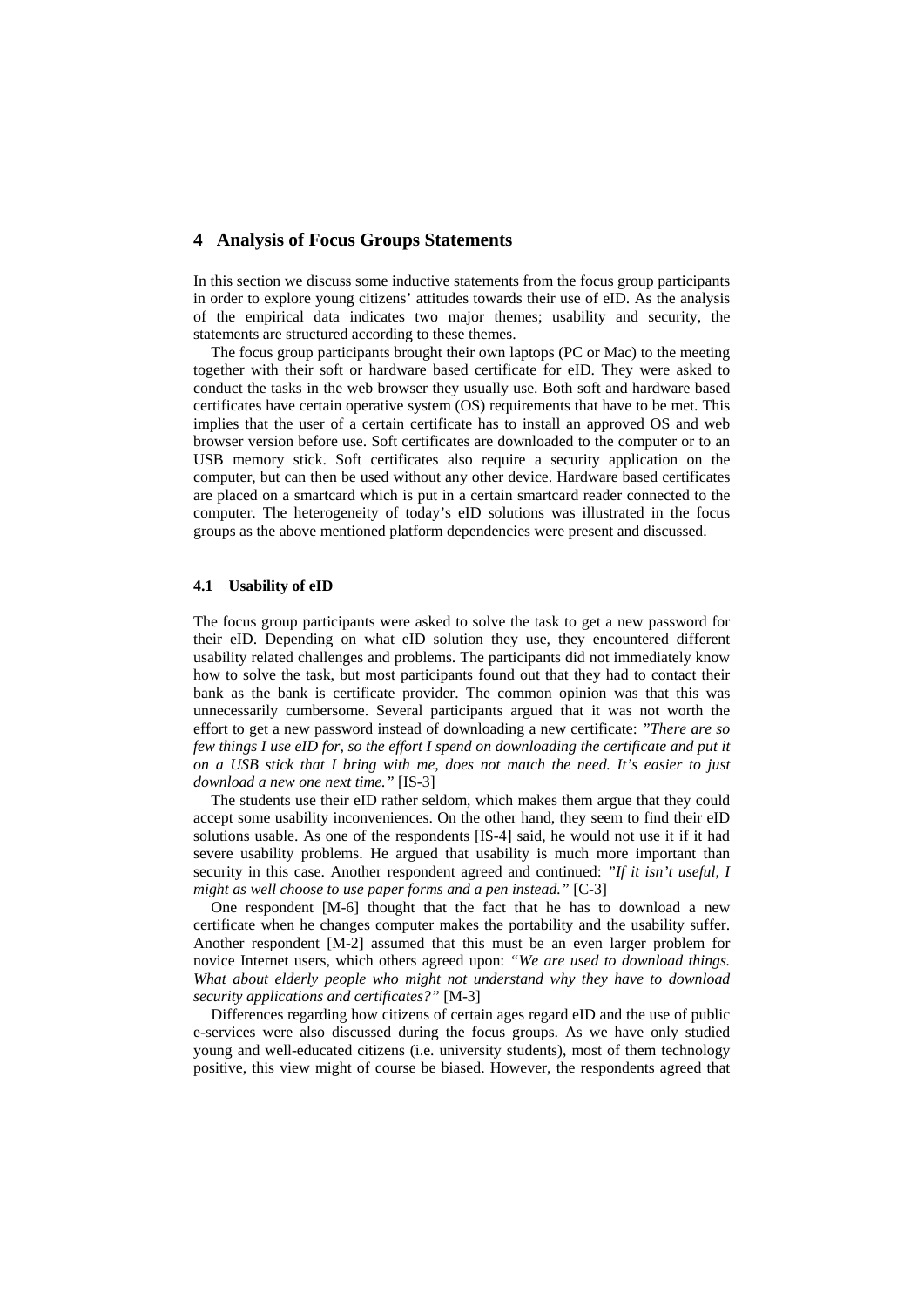their generation is used to information technology and e-services, but also puts high expectations on their usability: *"We belong to the Wikipedia generation – a click and then we expect everything to be done."* [IS-1]

Altogether the focus group discussions illustrate that even though the general impression is that the present eID solutions are rather usable, there are some aspects that influence the opinions about usability of eID. The frequency of eID use is put forth as one aspect together with how familiar a person is with the Internet and eservices in general terms. These aspects seem to affect the attitude towards the use of eID. Flexibility in the usage situation is partly dependent on which kind of certificate a user has, and this is also emphasized as an important aspect of the usability impression.

#### **4.2 Security of eID**

The other theme present in the focus group discussions is security, which of course is an obvious dimension of electronic identification. One respondent said that she finds her eID to be safe, which is important for her: *"If I had not felt it was safe, I would not have used it."* [IS-6]

One of the respondents [IS-1] argued that security in present eID solutions is rather low, that is at least his impression of it. He said that since he downloads a new certificate each time he uses the eID, due to forgotten passwords, he gets the feeling that it is unsecure. Another respondent [IS-3] continued this line of thinking and said that the security level is so high that the usability suffers and that, instead, decreases security, when people act as this respondent [IS-1] does.

The focus groups with students from mixed educations and information systems studies mostly agreed that the use of eID had several advantages compared to the use of paper-based forms. The speed and the sense of security when getting a receipt immediately after signing a document were regarded as advantages compared to manual handling. In the third focus group, consisting of students in cultural studies, the opinion that traditionally signing feels more secure was instead dominating. This notion was also mentioned by a respondent in one of the other focus groups: *"I can 'feel the paper' when I'm signing a document in a traditional way, instead of using the Internet. I think people appreciate that feeling. That is probably the main reason for people not using e-services."* [IS-4]

However, none of the three focus groups seemed seriously worried about security issues when using eID. The fact that there are no financial transactions or sensitive personal information in the tested e-service appears to be decisive. The students use eID mainly in their contacts with the Swedish Board for Study Support and the Swedish Tax Agency. These agencies' e-services do concern financial matters (loans and taxes), but the students do not apprehend the eID use as directly influencing their finances. A respondent argued that there is no really harm if: *"[…] someone would sign something in my name at the Swedish Board for Study Support."* [M-1]

This is an interesting opinion to relate to the on-going development processes of new eID solutions, as security is the main theme in these projects. An eID solution does of course have to be secure. The focus groups results do, however, illustrate that usability aspects are put forth as even more important to young citizens than security.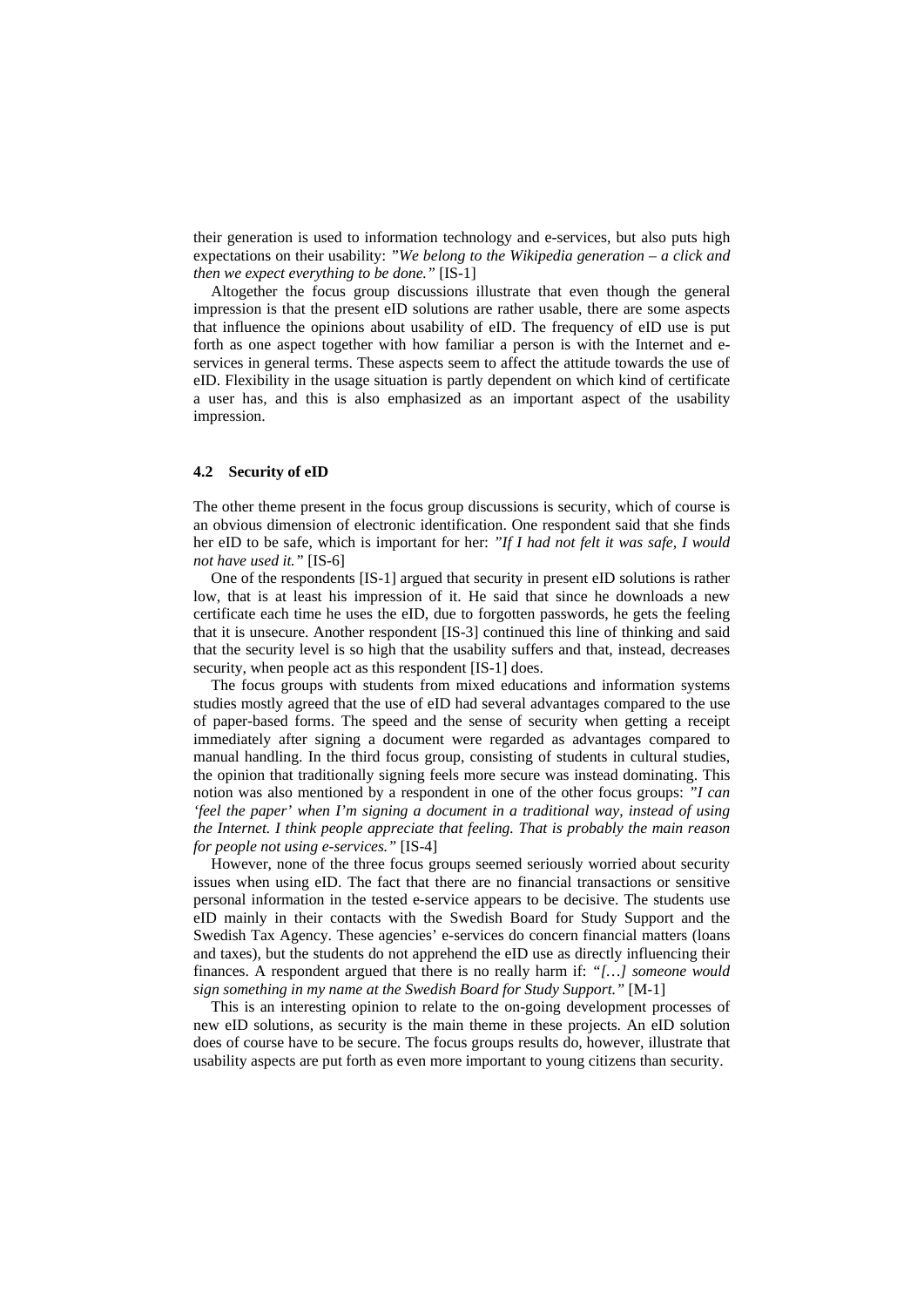# **5 Conclusions and Further Research**

Even though the findings from the focus groups indicate that young citizens regard *usability* as more important than *security* aspects when using eID, we also identified a relationship between usability and security in the data material. Both usability and security aspects are requested if the respondents should use the eID and, consequently, the e-service. When they regard the levels of both usability and security as satisfying they trust the electronic identification and signing process. The attitudes above concerning usability and security are, thus, linked to trust  $-$  a theme only briefly touched upon above in the focus group data. *Trust* is an important factor in all identification processes; both as a prerequisite and as an effect of identification. In fact, democracy depends in part on the trust in public institutions on a general level [21]. Therefore, trust is an essential issue also in e-government research and development. Several studies have explored the role of trust in different sectors.

Trust can be related to the potential of public e-services to improve government transparency, responsiveness, and accountability. Even with this potential, e-services will only be adopted if citizens deem them trustworthy [6]. Bélanger and Carter [ibid.] provide a model where they divide trust into institution-based trust (e.g. trust in the Internet, such as secure data transmission, as an essential part of e-government) and trust in the government agency providing the e-service. The latter highlights aspects such as organization and knowledge in the agency. Labels like "trust in the government" and "trust in the Internet " are also present [ibid.]. In the light of this model, usability aspects might be related to trust in the government while security aspects are vital for trust in the Internet. Understanding both these kinds of trust seems to be essential for development of successful eID solutions.

The perceived level of trust in the eID influenced whether the respondents in our study choose to use the e-service or not. If they cannot remember their password or find it too cumbersome to download a new certificate, they use another communication channel when interacting with the agency. This is an important aspect that goes against the view of eID development as a purely technical matter that does not have to comprise any user participation. One theoretical contribution of the study is thus that there is a need to focus both social and material dimensions of the artifact [27] in this case the eID. The eID obviously serves as an entrance to the e-service, which usability and security levels might discourage or encourage the citizen to go on and use the e-service. This is in a long-term perspective decisive for an agency's possibility to realize the potentials in using e-services as a part of e-government development.

The purpose of this article has been to highlight the importance of addressing and exploring a certain group of citizens' attitudes when developing eID solutions within a public e-service context. The three conducted focus groups have provided us with illustrations of how young citizens, in our case university students within different study programs, think about the usability and security of eID. Even though the small amount of respondents cannot tell us how general these attitudes are in a statistical sense, the very presence of attitudes of eID indicates that citizens should not be excluded from the development and the future implementation process. This also calls for further theoretical and practical investigations of perspectives and models, e.g. conceptual foundations of identity and e-identity [16]. This study contributes with an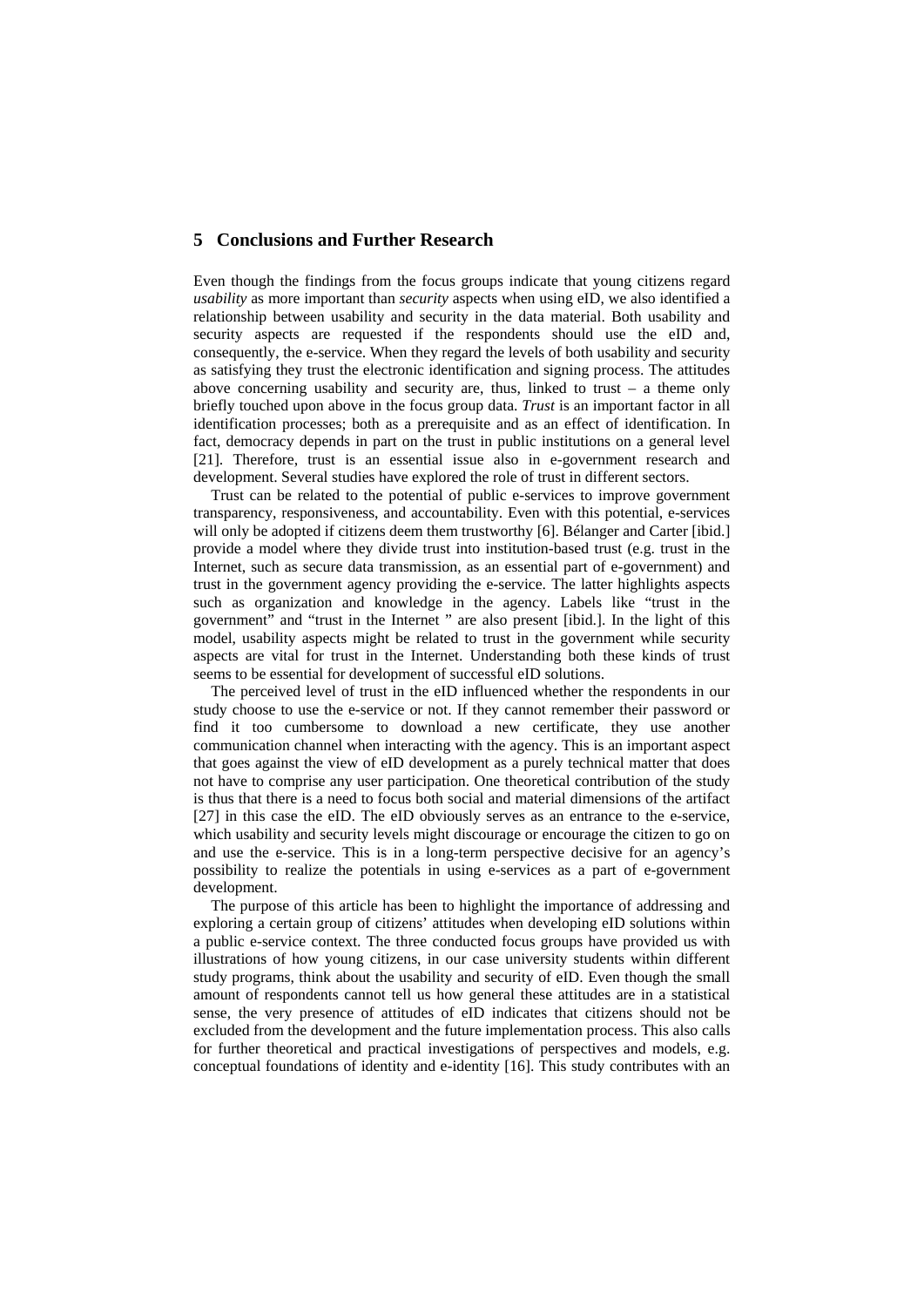illustration of how attitudes gathered from the focus groups can be used as an early warning system providing decision makers, development project leaders, and others with indications of aspects and interpretations of the intended eID solutions in an eservice usage situation. Neglecting citizen attitudes cannot be done without risking that important opinions are disregarded. This might in a longer perspective lead to decreased usage of public e-services and lack of trust for e-government, as discussed above. We have shown a brief example of how citizens' attitudes can be caught. These attitudes can serve as important additional input to the development of eID solutions that supports successful e-government. A conclusion from this study is that citizen participation is important not only in public e-service development, but also when developing electronic identification solutions for e-services. This also calls for further conceptual and theoretical studies in the area.

It is has not been our ambition to give a comprehensive view of citizens' attitudes towards eID in this article, but our findings indicate that further citizen-oriented studies are necessary as complement in national and international development and implementation processes. Future contributions to conceptual development regarding e.g. the linkages between the eID and the e-service, and the general citizen orientation perspective in the e-government research field are also essential. A more systematic approach to explore different citizen groups' attitudes towards eID in an e-service context would be a feasible next step to take, also including groups with a different age structure, private vs. professional eID use, and public sector vs. private sector (e.g. e-business). Addressing trust [cf. 6] deeper in the eID context is another major issue for further research. eID can also be studied in relation to the concept of personal identity [cf. 7] and technology adoption and acceptance [38] in order to better understand the theoretical basis for electronic identification. The latter dimension can also be combined with a more explicit stakeholder perspective [14; 32] in further research. The interface between the eID and the e-service used is also interesting to study more in depth, as well as the type of e-service offered (e.g. if sensitive or more confidential information is affected than in the present case) and its relation the eID. The fact that several providers of e-services and eID's are present makes the issue of trust and accountability even more delicate, not at least when breakdowns occur.

## **Acknowledgments**

This study has been financed by the Swedish Civil Contingencies Agency. We are also thankful to Karl Eriksson and Tommy Talén, master students in information systems 2011, for their supportive work in the focus groups described above.

## **References**

1. Albinsson, L., Lind, M., Forsgren, O., Ozan, H. Turning the internet around – e-Me: The Students ideal e-Service, eChallenges (e\*2006), 25-27 October 2006, Barcelona, Spain (2006)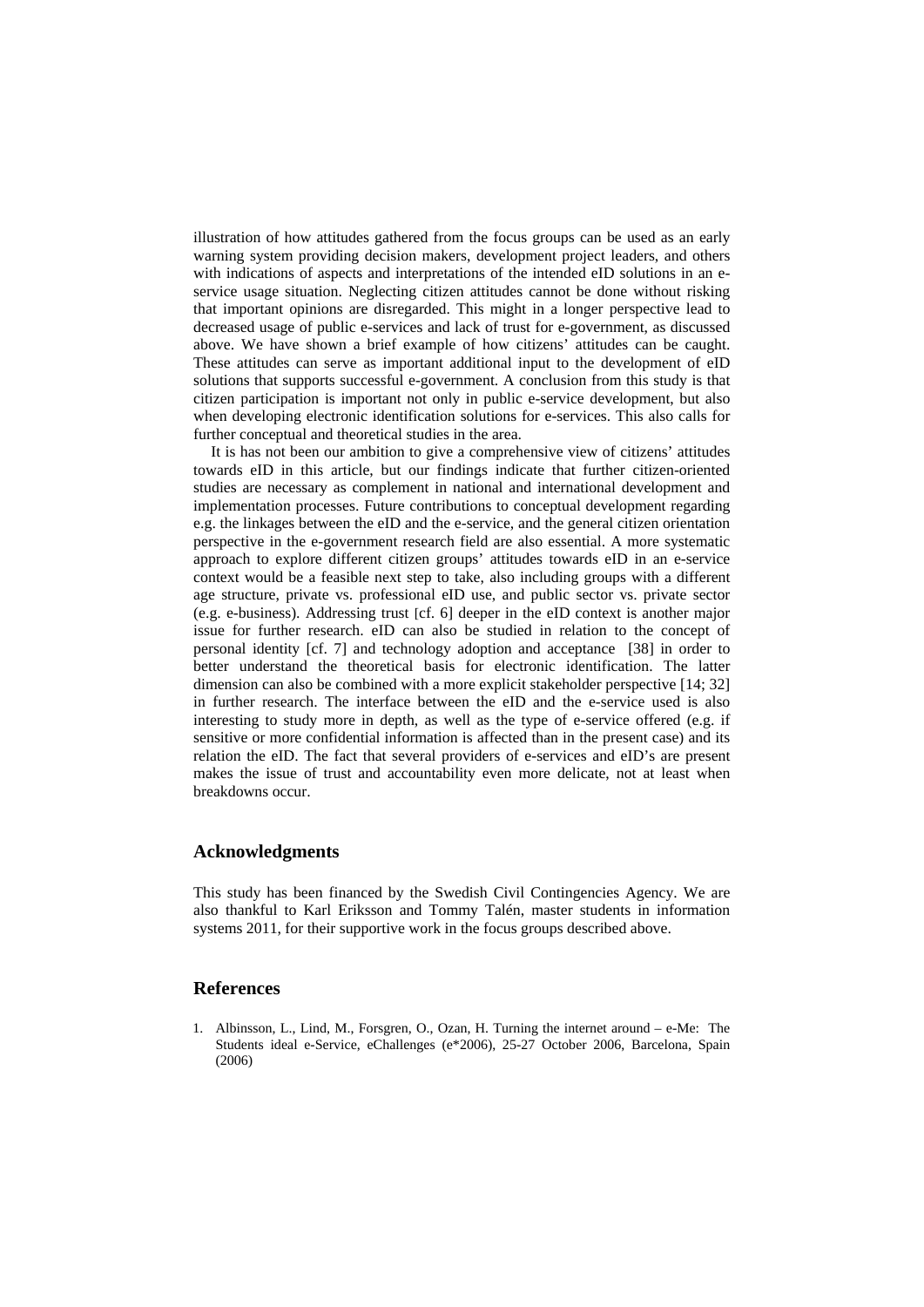- 2. Anthopoulos, L.G., Siozos, P., Tsoukalas, I.A. Applying participatory design and collaboration in digital public services for discovering and re-designing e-Government services, Government Information Quarterly, 24(2), pp. 353-376 (2007)
- 3. Axelsson, K., Melin, U. Talking to, not about, citizens Experiences of focus groups in public e-service development, in Wimmer, M.A., Scholl, H.J., and Grönlund, Å. (Eds.): EGOV 2007, LNCS 4656, Springer-Verlag Berlin Heidelberg, pp. 179-190 (2007)
- 4. Axelsson, K., Melin, U. Citizen Participation and Involvement in eGovernment Projects An emergent framework, in Wimmer M.A., Scholl H.J., and Ferro E. (Eds.): EGOV 2008, LNCS 5184, Springer-Verlag Berlin Heidelberg, pp. 207–218 (2008)
- 5. Axelsson, K., Melin, U., Lindgren, I. Exploring the Importance of Citizen Participation and Involvement in E-government Projects – Practice, Incentives and Organization, Transforming Government: People, Process and Policy, 4(4), pp. 299-321 (2010)
- 6. Bélanger, F., Carter L. Trust and risk in e-government adoption, Journal of Strategic Information Systems, 17(2), pp. 165-176 (2008)
- 7. Beynon-Davies, P. The Enactment of Personal Identity, in Tuunainen, V., Nandhakumar, J., Rossi, M., Soliman, W. (Eds.). Proceedings of the 19th European Conference on Information Systems, Helsinki, Finland (2011)
- 8. Building Britain's Digital Future. PM Gordon Brown's speech Monday 22 March, 2010, http://www.labour.org.uk/gordon-browns-speech-on-building-britains-digital-future,2010- 03-26. [Accessed 2011-11-02]
- 9. Cook M.E. What citizens want from e-government, Center for Technology in Government, New York, USA (2000)
- 10. Cullen, R., Hernon, P. Wired for well-being: Citizens' response to e-government, A report presented to the E-government Unit of the State Services Commission, New Zealand (2004)
- 11. Czarniawska, B. Organizing in the face of risk and threat, Edward Elgar, Northampton (2009)
- 12. European Commission.. Secure Electronic Identity Across Europe, European Commission – Information Society and Media DG, November (2010)
- 13. Fern, E.F. Advanced focus group research, Sage Publications, Thousand Oaks (2001)
- 14. Flak, L.S., Rose, J. Stakeholder governance: Adapting stakeholder theory to e-government, Communications of the Association for Information Systems, 16, pp. 642-664 (2005)
- 15. Goldkuhl, G. What Does it Mean to Serve the Citizen in E-Services? Towards a Practical Theory Founded in Socio-Instrumental Pragmatism, International Journal of Public Information Systems, 2007:3, pp. 135-159 (2007)
- 16. Halperin, R., Backhouse, J. A roadmap for research on identity in the information society, Identity in the Information Society, 1(1), pp. 71-87 (2008)
- 17. Irani, Z., Elliman, T., Jackson, P. Electronic transformation of government in the U.K.: a research agenda, European Journal of Information Systems, 16(4), pp. 327-335 (2007)
- 18. Jones, S., Hackney, R., Irani, Z. Towards e-government transformation: conceptualising 'citizen engagement', Transforming Government: People, Process and Policy, 1(2), pp. 145-152 (2007)
- 19. Kitzinger, J., Barbour, R.S. The challenge and promise of focus groups, in Barbour, R.S., Kitzinger, J. (Eds.). Developing focus group research: Politics, theory and practice. Sage Publications, London, pp. 1-20 (1999)
- 20. Krueger, R.A. Moderating focus groups: Focus group kit 4, Sage Publications, Thousand Oaks (1998)
- 21. Lauer, T.W. The risk of e-voting, Electronic Journal of e-Government, 2(3), pp. 177-186 (2004)
- 22. Layne, K., Lee, J. Developing Fully Functional E-government: A four-stage model, Government Information Quarterly, 18(2), pp. 122-136 (2001)